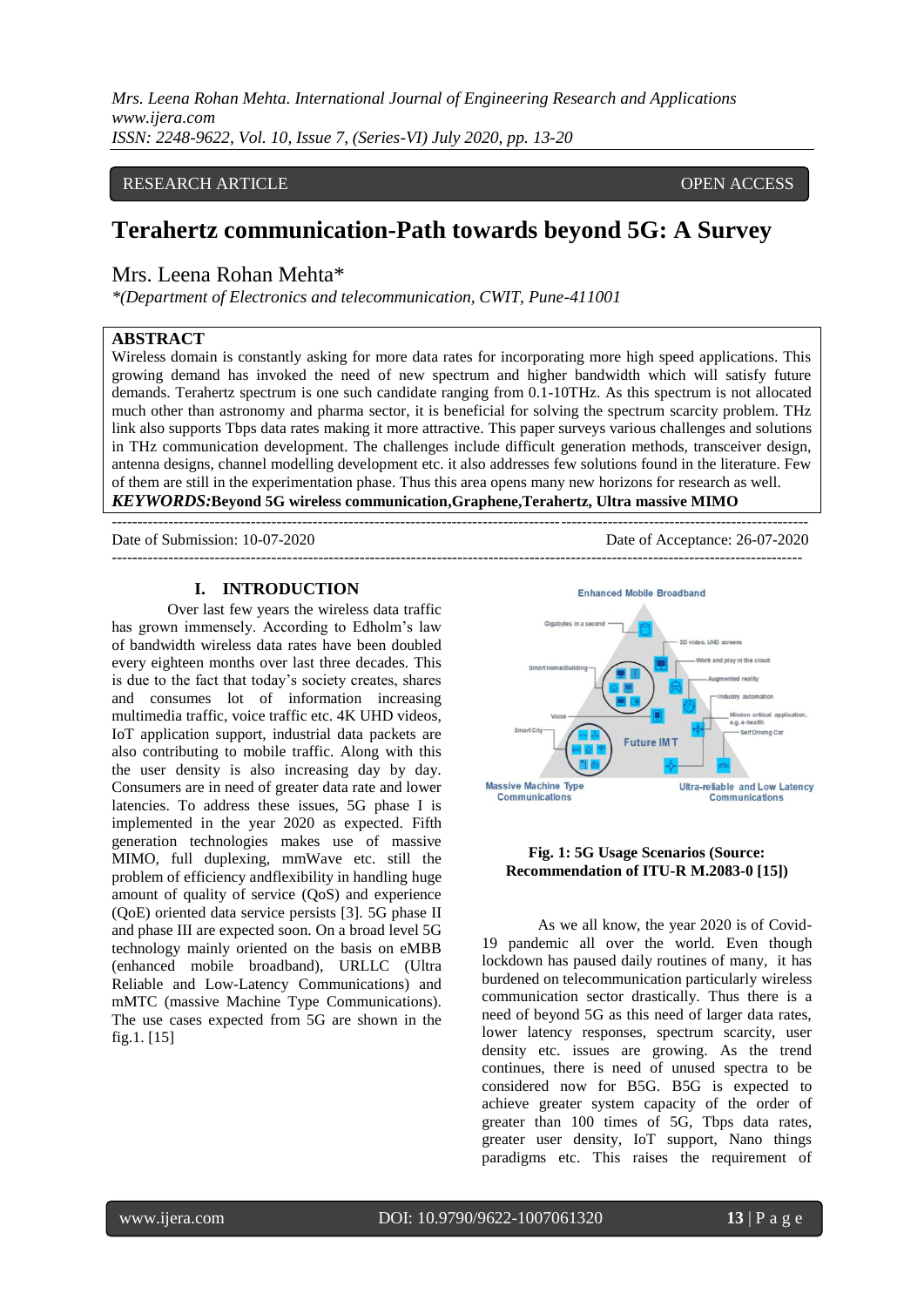innovative technologies. There are three major ways to increase the throughput gain. They are

 Extreme densification of communication infrastructure

• Large quantities of newly available spectrum

 Massive antenna systems as per Kazi Mohammed SaidulHuq et.al.[4].

one of the key solution to address these requirements is Terahertz spectrum communication.THz band resides from 0.1THz -10 THz which is below microwave and just above infrared communication. There are few advantages of THz spectrum due to which it appears promising for wireless future technology. They are

(i) THz offers a much larger bandwidth ranging from tens of GHz to several THz depending on transmission distance.[1]

(ii) THz signals allow higher link directionality due to reduced antenna aperture and offer lower eavesdropping chances when compared to their millimetre counterparts. [13][4]

(iii) These waves allow non line of sight (NLOS) propagation.[13]

(iv) It gives better results even under inconvenient atmospheric conditions like fog, dust or turbulence.[13]

(v) This band is not affected by ambient noise arising from optical sources and it is not even associated with any health restrictions. [13]

(vi) Tbps link can be realized with less spectral efficiency (SE) as compared to mmWave frequencies.[4]

(vii) THz is lower prone to free space diffraction.[4]

(viii) As the distance between transmitter and receiver is less, power consumption is also reduced. It further reduces  $CO<sub>2</sub>$  emission. [4]

This paper takes a survey regarding the challenges and possible solutions for THz communication in wireless domain. It addresses various ongoing an developed researches of THz communications and shows its worthiness for beyond 5G era. It is divided into five sections. Section I gives introduction of the topic and explains the need of new technology for B5G. Section II focuses on the comparison between THz with other promising frequency bands for wireless communication. Section III addresses challenges associated in achieving THz as a practical solution for wireless communication. Section IV provides possible solutions from the available literature. Section V concludes the paper and section VI provides the bibliography.

### **II. COMPARISON OF THZ WITH ITS RIVAL FREQUENCY BANDS**

A] THz vs mmWave: Milli-meter wave ranges from 30-300GHz and THz ranges from 300GHz-3THz as per standardelectromagnetic spectrum. THz are sometimes known as submillimetre waves.Some of the advantages and disadvantages are enlisted below. Mmwave is the major competitor for THz.

 Mmwave supports multiple Gbps data rate however THz communication supports tbps data rate over few meter distance.

 Mmwave is accepted frequency for 5G wireless spectrum by FCC (Federal communications commission) and THz is recently fixed for IEEE 802.15.3d-2017 standard for 100Gbps wireless point to point system as explained by HadeelElayan*et.al.*[7]

 Even though the range of mmwave is high but significantly serving frequency is limited to 7- 9GHz reducing channel throughputthereby. Thus it makes this technology insufficient for increasing population. On the contrary THz communication provides higher link directionality and less free space diffraction. Thus inspite of using smaller antennas with good directivity reduces power and signal interference between the transmitting and receiving antennas.

• There are lesser chances of eavesdropping in THz communication compared to mmwave.

 Both mmwave and THz communication cannot be used for long distance communication due to higher attenuation. MmWave technology is quiet costly due to miniature hardware requirements which also results in lower sensitivity in a receiving system. THz technology is under development as of now.

B] THz vs infrared : Infrared links simply used intensity modulation and the radiation is detected by the photodiode. This results in poor receiver sensitivity. Similar to other optical sources, it also suffers from significant ambient light noise. outdoor infrared links are suffered by atmospheric turbulence. Compared to infrared, THz suffers less from atmospheric conditions like fog or dust. Atmospheric turbulence and ambient optical noise is supposed to have no effect on THz links.

C] Visible light vs THz: Since years VLC has attracted academicians and industrialists due to its enormous advantages. It is proved to be one of the best high speed solution for wired links. However for wireless domain, there are still many challenges persist. For higher data rates LOS links had to be set up. This also need appropriate alignment of transmitter and receiver's FOV (field of view) [8]. But as the receiver is moving, it is difficult to adjust FOV continuously which ultimately hampers the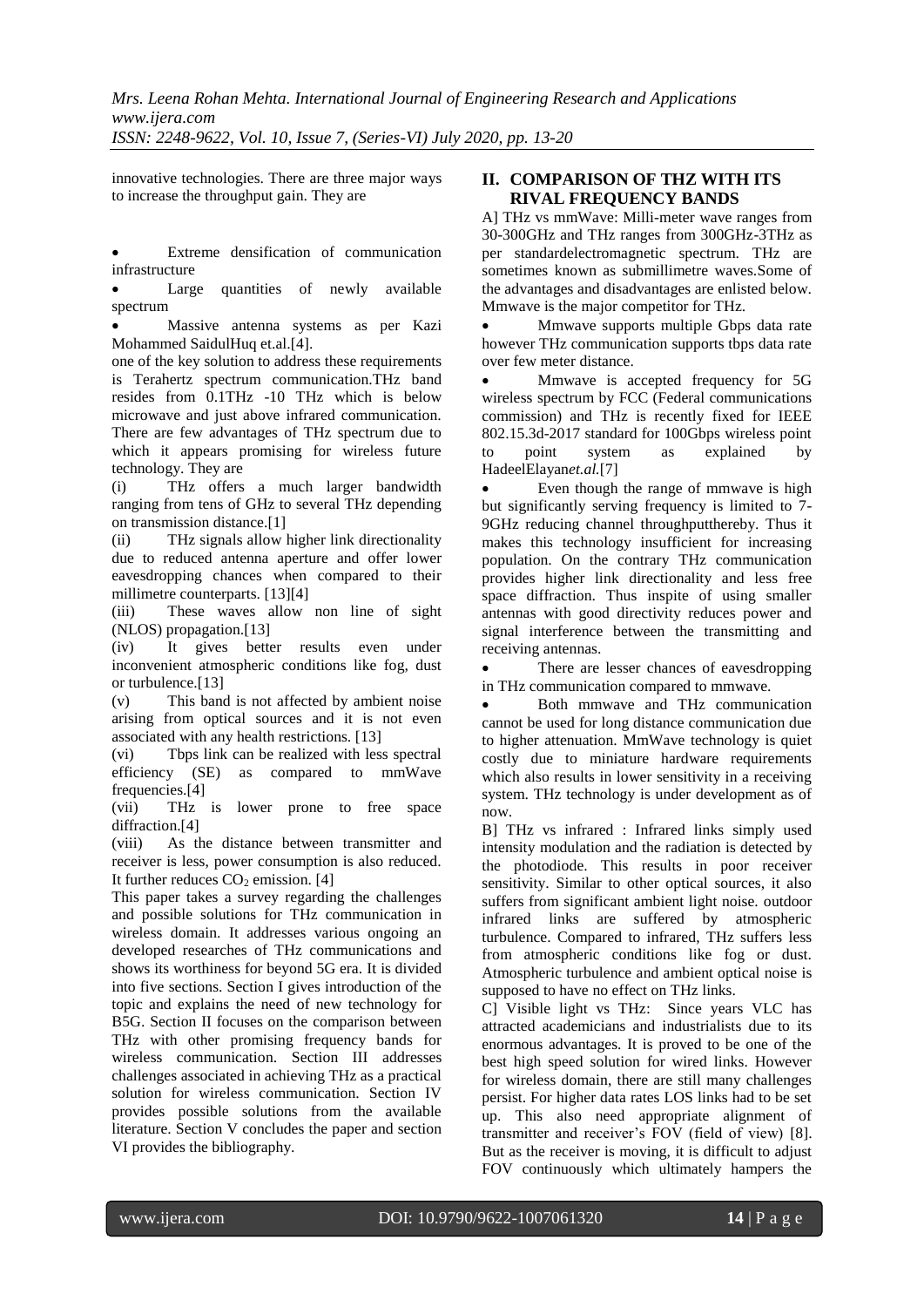data rate. In natural surroundings, there are many occasions where this LOS gets blocked thereby degrading the link quality. However THz links supports NLoS propagation links.

D] Ultra-violet vs THz:The major drawback in the ultra violet links is the absorption due to ozone layer. When operating under NLoS conditions for long ranges, the detrimental effects of fully coupled scattering as well as turbulence deteriorate the communication link. The effect of fading further

impacts the received signal resulting in a distorted wave-front and fluctuating intensity. Therefore, data rates are limited to few Gbps and distances are restricted to short ranges[7]. Also ultra violet is hazardous for health. Unlike it THz has no proven health restriction as of now.

Table 2.1[13] summarizes the comparison between mmWave, THz, visible light spectrum, infrared and ultraviolet spectrum.

| Sr.<br>No.     | <b>Parameter</b>                                                       | mmWave                  | THz band                                                               | <b>Infrared</b>                                               | <b>VLC</b> (Visible light<br>Communication) | Ultra-violet                                                          |
|----------------|------------------------------------------------------------------------|-------------------------|------------------------------------------------------------------------|---------------------------------------------------------------|---------------------------------------------|-----------------------------------------------------------------------|
| $\mathbf{1}$   | Frequency<br>range                                                     | 30GHz -<br>300GHz       | 0.1THz<br>10THz                                                        | 10THz-430THz                                                  | 430THz-790THz                               | 790THz-30PHz                                                          |
| $\overline{2}$ | Communicat<br>ion range                                                | Short                   | Short/mediu<br>m                                                       | Short/long                                                    | Short                                       | Short                                                                 |
| $\overline{3}$ | Power<br>consumption                                                   | Medium                  | Medium                                                                 | <b>Relatively low</b>                                         | <b>Relatively low</b>                       | Expected to be<br>low                                                 |
| $\overline{4}$ | Topology                                                               | Point to<br>multi point | Point to<br>multi point                                                | Point to point                                                | Point to point                              | Point to multi<br>point                                               |
| $\overline{5}$ | Noise<br>Source                                                        | Thermal<br>noise        | Thermal<br>noise                                                       | Solar/ambient<br>light                                        | Solar/ambient light                         | Solar/ambient<br>light                                                |
| 6              | Security                                                               | Medium                  | High                                                                   | High                                                          | High                                        | To be<br>researched                                                   |
| $\overline{7}$ | Attenuation<br>due to<br>atmospheric<br>effects like<br>fog, dust etc. | Less                    | Less                                                                   | Quiet high                                                    | $-$                                         | Quiet high                                                            |
| $\overline{8}$ | Suitable<br>Applications                                               | 5G wireless<br>standard | Medical<br>imaging,<br>astronomy<br>and more<br>research<br>undergoing | Image scanners,<br>home security<br>systems, play<br>stations | Optical fiber<br>communication              | For civil and<br>military<br>applications<br>(research<br>undergoing) |

**Table 2.1: Comparison between wireless communication technologies**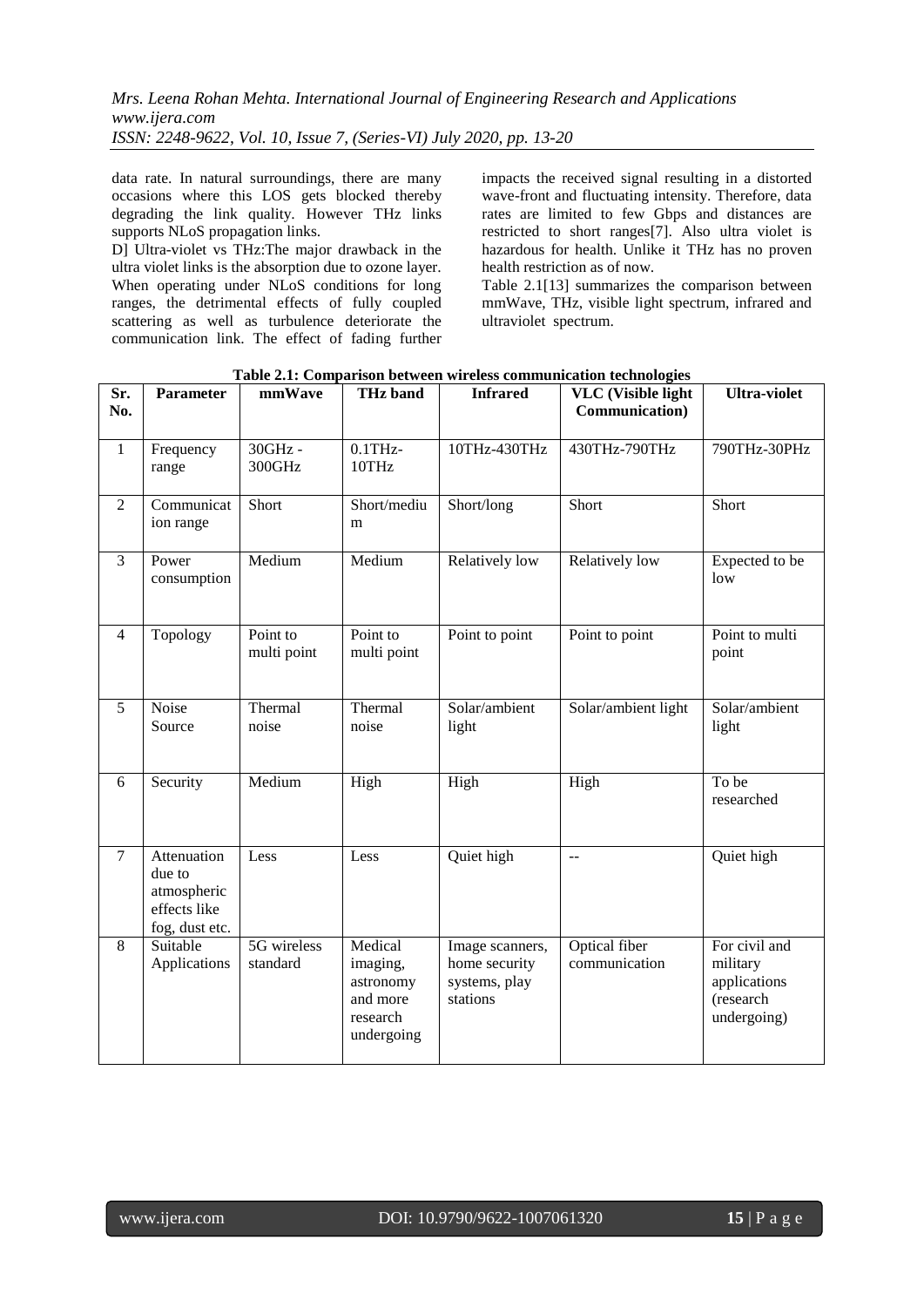# **III. THz LINK: CHALLENGES AND SOLUTIONS IN WIRELESS DOMAIN**

There are various challenges in THz link set up for practical application. They need to be addressed and analysed appropriately. In this section, various challenges recognised till date and the suggested solutions are discussed in brief. Very limited literature is available for the solutions as this is really an open domain of research.Design of the wideband transceiver is the major challenge in THz communication. Various challenging parameters affecting transceiver design are as given below.

Challenge 1- Generation of THz waves:

THz frequency band is too high for conventional oscillators and too low for optical photon emitters[12].

i. Solutions suggested

The signal generation at the THz link can be carried out by two methods namely top down and bottom up methods. The bottom up method is performed by multiplexer and the top down method makes use of photonics system as per [10]. As per [11] there are various methods of THz wave generation. They are enlisted in the Table 3.1. [11]

| Sr.No.         | <b>Technology</b>                             | <b>Power</b> | <b>Tunability</b> | <b>Coherence/stability</b> | <b>Availability</b> | Misc.                            |
|----------------|-----------------------------------------------|--------------|-------------------|----------------------------|---------------------|----------------------------------|
|                |                                               |              |                   |                            |                     |                                  |
| $\mathbf{1}$   | Blackbody<br>radiation                        | Poor         | Good              | Poor                       | Good                | F > 5THz                         |
| $\mathfrak{2}$ | Free electron<br>Laser                        | Excellent    | Excellent         | Good                       | Bad                 | Very<br>wideband                 |
| 3              | Photomixer                                    | Fair         | Good              | Very good                  | Fair                | $F < 3.8$ THz<br>tunable, CW     |
| 4              | Laser pulse<br>excited THz<br>generation      | Fair         | Fair              | Fair                       | Poor                | Good at<br>higher<br>frequency f |
| 5              | Monolithic<br>nonlinear<br>transmission lines | Fair         | Fair              | Good                       | Good                | F < 1THz                         |

**Table 3.1: THz wave generation methods**

Apart from these techniques, as per [1] photodiodes and QCL (quantum cascade Lasers) can also be used for generation of THz band frequencies. They can be used in local oscillators in the heterodyne transceiver architectures. But their use is challenged by the factors like requirement of external Laser for pumping, temperature external Laser for pumping, temperature dependence and its size. Also optical rectification and linear opto-electric effect can also be used but they have issues with size and power consumption. Thus this area has to be investigated for flawless THz signal generation methods.

#### b. Challenge 2- Antenna design

There are various challenges in the antenna designing for THz links like high gain (>20dBi) , wide bandwidth,  $>90^0$  half power beam-width, small size etc. broadband antennas are needed for THz

link. The major factor under consideration will be high path loss in case of antenna design.

 *Beam Steering:* Beam steering is also important parameter to be considered at THz antenna designs. Beam steering is about changing the direction of the main lobe of the radiation pattern of the antenna. Because beam steering helps to meet strong LOS/NLOS link budget needs in case of THz communication.

 *High Path loss :*Path loss is the difference between transmitted and received power. It is measured in decibels. In THz link case path loss is highly affected by the factors like humidity, the distance between transmitter and receiver and medium used. Hence for outdoor communication, continuous monitoring of humidity levels is important so that system adapts itself accordingly. Detailed analysis is presented by *Rohit Singh et. al.*[6]. As per experimentation carried out by *Josep*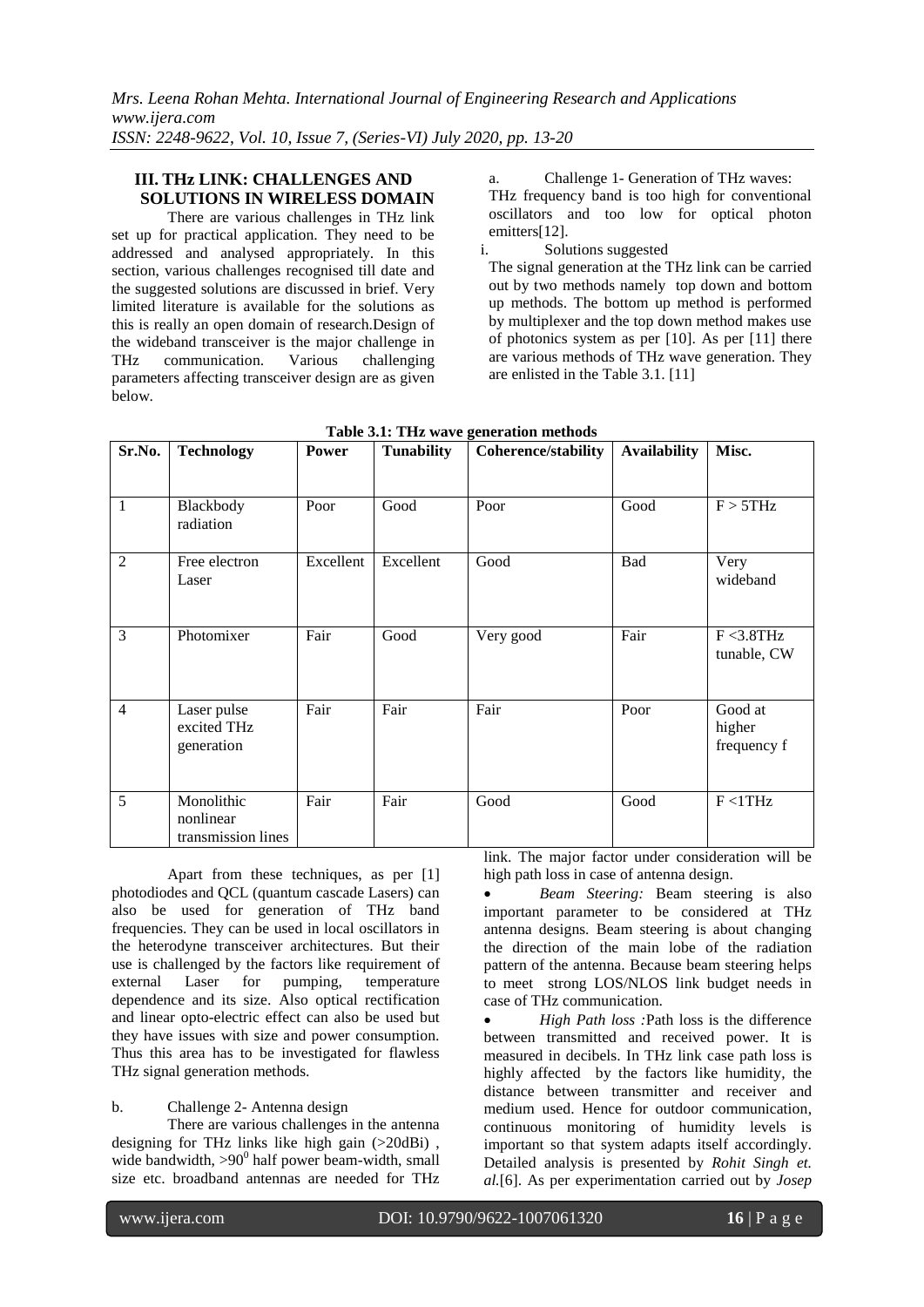*Mrs. Leena Rohan Mehta. International Journal of Engineering Research and Applications www.ijera.com ISSN: 2248-9622, Vol. 10, Issue 7, (Series-VI) July 2020, pp. 13-20*

*Miquel Jornet et. al*.[9] the total path loss depends on operating frequency, the transmission distance and the composition of the medium at molecular level under consideration. Actually the absorbent molecules in the medium used, drastically changes the channel behaviour. Hence it needs to be studied in detail. Thus molecular absorption defines various operating windows whose position and width depends on the transmission distance. For distances much below 1 m, molecular absorption loss is almost negligible and, thus, the THz Band behaves almost as a 10 THz wide transmission window. However, for transmission distances over 1 m, many resonances become significant and the transmission windows become narrower[1].

 *Low transmit power:*High transmission power is needed to mitigate high path loss. But it is technically difficult to achieve with antennae above 300 GHz. Increasing transmission power also faces issues of safety[6].

 *High antenna gain:* According to the well known *Friss*formula, the received power is directly proportional to the transmit power and inversely proportional to the path loss. Hence as the path loss increases, the received power decreases thereby decreasing gain. As per the antenna literature gain is inversely proportional to beam-width. Hence if the antenna with narrow beam width are used, then path loss issue can be solved up to some extent. Hence pencil beam forming techniques are suggested in the literature at this band of frequencies.

 *Frequent link failures***:** THz waves have very less penetration power and it cannot pass through walls etc. This limits the communication range. It majorly needs LOS propagation. Blockages in between Tx and Rx can cause link failures. NLOS communication can be used in this case. But high path loss factor reduces the throughput in case of NLOS communication.

#### **i.** Solutions suggested

1. *Phased array antenna [11]:*In this system model, the baseband and RF signal are similar for all the antennas employed at the transmitter side. Its amplitude and phase can be changed. At the receiver side all the RF signals from all the patch antennas are combined. As For THz link s feed loss could be higher, each patch antenna can have its own embedded power amplifier. It faces the issue of size and long feed networks. Also implementation of complex multipliers is challenging task for THz band of frequencies.

2. *Graphene based antennas[10]:*Graphene based antennas can be operated with much low powers as compared to metal antennas. Graphene supports SPP (surface plasmon polariton) wave propagation. Plasmonic graphene antennas can be designed in nanoscale. Response of graphene based nano antennas can be improved by material doping. A reconfigurable graphene based Yagi Uda MIMO antenna is made with graphene patch array. Even though it satisfies the requirements of the THz link, it need to be further studied for more aspects.

3. *Horn antenna or paraboloid antenna [10]:*They can provide the radiation bandwidth of 10% of their center frequency approximately about 30GHz Even though it is good candidate with gain of almost 18dBi, its size limits its use in THZ communication.

4. *Planar antennas [10]:*They are easy to fabricate but deprived of high gain and directivity.

Apart from these antennas unique Massive MIMO schemes of large antenna arrays can also be employed for THz links to achieve increased gain. Dynamic Massive MIMO is open area of research in this domain.

Apart from these, large antenna arrays to satisfy Massive MIMO technology is also one of the solution provided and is under research asof now.

**c.** Challenge III-Transceiver material

The main requirement of the transceiver is high power, high sensitivity and low noise figure to deal with high path loss issue. Currently available transceiver designs are not suitable for THz communication. Another major challenging factor in this is achieving sufficient output power which is the requirement for mobile communication domain. 3.3.1. Solution suggested:

*1. Silicon germanium (SiGe) BiCMOS and CMOS technology [1] [10]:* 

It provides cost effective solution with high gain, low noise, good linearity, and good power handling capability. SiGe also provides on-die silicon CMOS multi-level metallization with low-loss transmission lines. But it shows limited improvement up to 1THz. It has limited power gain and insufficient breakdown voltage. Actual demonstration of SiGe for low THz band of frequencies has been already carried out but practical implementation of this technology for THz communication is still open area of research.

*2. Gallium Nitride (GaN) [1][10]:* 

It is good candidate for high power gain. It provide better results as compared to SiGe based and CMOS technology. It has the advantage of high breakdown voltage in limited applications.

3. *Indium Phosphide (InP)[1][10]:*

It can be used for the cut off frequency f >600GHz and maximum oscillation frequency of about 1.2 THz. It has high breakdown voltage and low noise figure.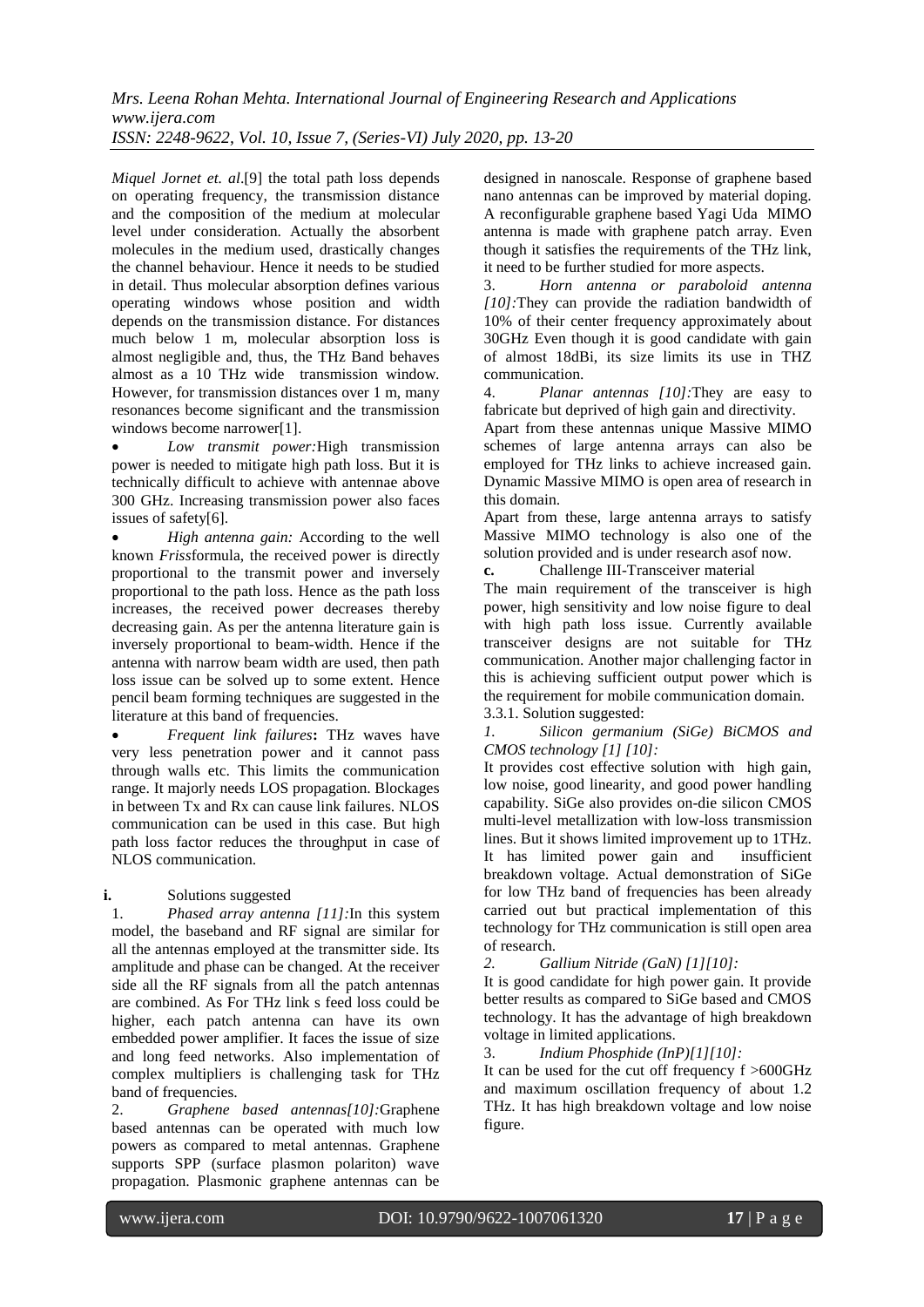# *4. Graphene [10]:*

A it is carbon material, it has high electrical conductivity and it supports SPP waves. Even though it is very competitive candidate amongst all the available material currently, still a lot of research is needed. Graphene is still very immature technology.

5. *QCL (Quantum cascade Lasers) [1][10]:*

QCL has very high operating frequencies with high power output. But it is affected by the temperature changes. Also size can be concern in this case.

Apart from these, hybrid architectures like SiGe and GaN based devices are also under consideration as per the literature. These hybrid devices can also be enhanced with Graphene advantages.

d. Challenge IV- Channel and noise modelling

Currently available low frequency channel models are not suitable for THz links as they do not consider high molecular absorption and high reflection loss in case of LOS communication. Also NLOS communication should also be considered.

 *LOS propagation [1][11]:* in LOS propagation the main factor affecting the link parameters is the path loss. In this case, the path loss is the combination of the molecular absorption loss and the attenuation due to spreading loss (dispersion as the wave travels along longer distance). Thus THz channel is highly frequency selective. As per the data available from the experimentation by various researchers, there are many transmission windows available in which molecular absorption is minimum. But total path loss is still an issue which leads to high gain high directive antenna. Overall nine transmission windows are suggested in [11]. They are  $\omega_1=0.1-0.55THz$ ,  $\omega_2=0.56-0.75THz$ ,  $\omega_3 = 0.76 - 0.98$ THz,  $\omega_4 = 0.99 - 1.09$ THz,  $\omega_5 = 1.21$ 1.41THz,  $\omega_6=1.42-1.59$ THz,  $\omega_7=1.92-2.04$ THz,  $\omega_s = 2.05 - 2.15$ THz,  $\omega_0 = 2.47 - 2.62$ THz. These frequency ranges can be used for wireless communication.

 NLOS propagation: NLOS transmissions can be categorized into: specular reflected propagation, diffusely scattered propagation and diffracted propagation. For NLOS communication ,coefficient of reflection, scattering and diffraction need to be determined. Material, geometry of the surface, frequency and angle of incidence etc. affects these parameters.

i. Solutions suggested:

There are two main methods for propagation analysis namely deterministic approach based Ray tracing or Ray launching and statistical model.

*1. Ray tracing model [1][10]:* 

For studying multipath propagationindividual rays are studied at the receiver. For LOS only incident and reflected rays need to be studied so it becomes easier. On the contrary for NLOS communication, scattering effects also need to studied.This channel model also needs prior knowledge of environmental geometry. The complexity increases exponentially with the size of the environment. It is already used for few kiosk applications.

## 2. *Statistical model [1][10]:*

The stochastic models get the average of the environmental effects. Different frequency selective parameters that affects the received multipath signals which may include LOS and NLOS parameters, propagation delays and path gain etc. Hence characterization of unique channel for THz becomes an open area of research. It still remains as unresolved challenge in THz link.

e. Challenge V: challenges in signal processing

The practical implementation of the THz spectrum complete design and development of the physical layer parameters.

1. *Modulation schemes:* Currently available modulation schemes cannot be used for THz communication as transmission windows change according to the transmission distance. Modulation schemes should be distance aware for macro scale environment and should be compact and less power consuming for nano scale applications. Pulse based schemes, TS-OOK (time spread ON-OFF keying)[16], Mary-QAM, FSK etc. many modulation schemes for various different applications are found in the available literature.

2. *Channel coding schemes:*For this different error sources need to be characterised first. And also ultra low complex channel codes needs to be designed. It should also take the decoding power consumption parameter into consideration. Many channel codes are present but nothing is reliable or proven to be suitable for THz links. Some researchers have suggested LDPC, Turbo and Polar codes.

3. *MIMO architectures:* MIMO systems will enable THz links to provide high data rates but in turn it will increase the complexity. But ultra massive MIMO can become the proper candidate for THz links because it can combat the high path loss and power limitation problems[14]. Dynamic massive MIMO is suggested in the literature. 1024×1024 ultra massive MIMO suggested by *L. M. Zakrajsek et. al*. provides 8Tbps data rate but are not suitable for long distance communication. Some authors have suggested use of different transmission windows at a time. Similarly many other MIMO schemes are present and are currently under research.

3.6. Miscellaneous

Apart from broad level challenges discussed above there are many other factors also which needs to be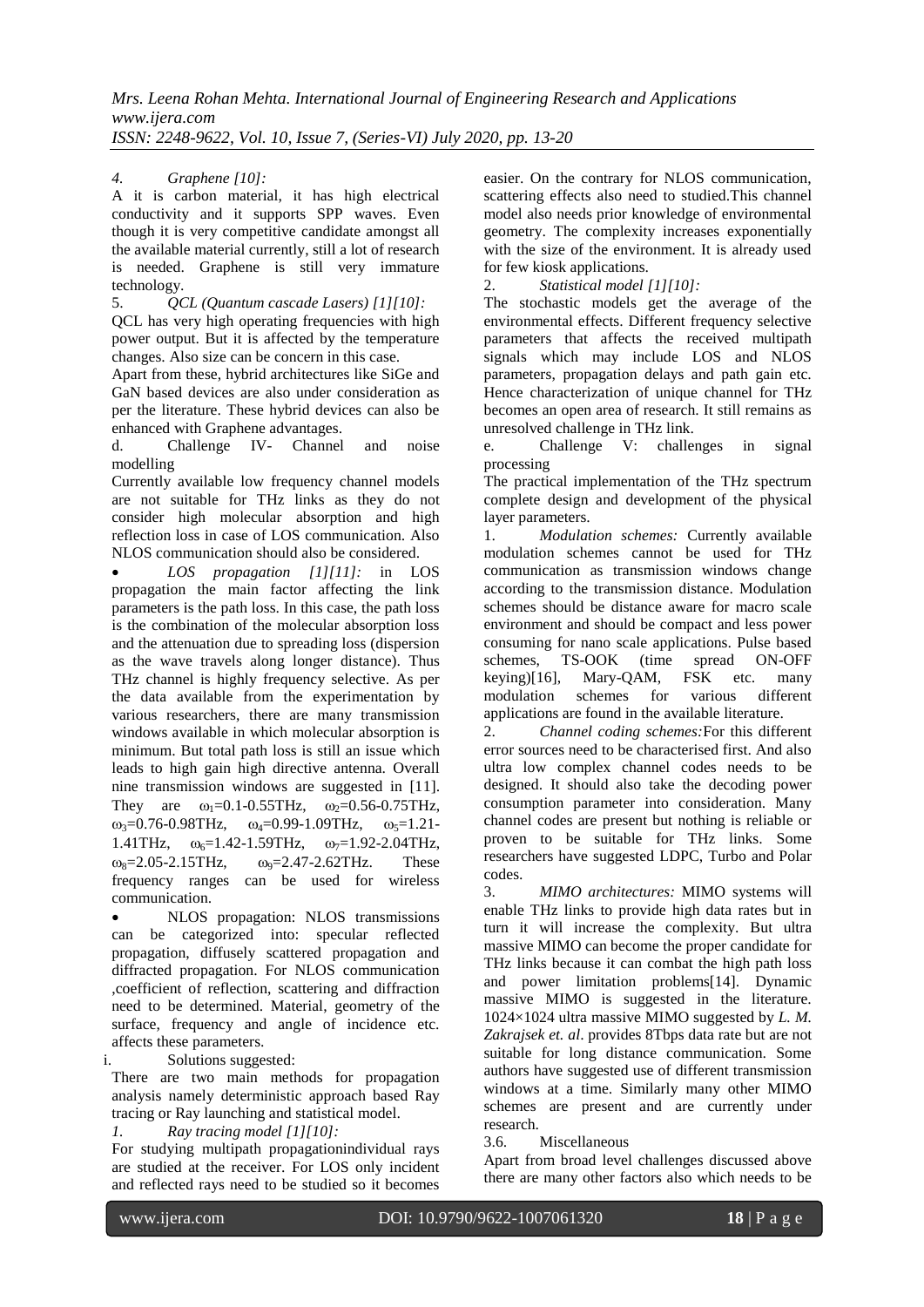considered while designing the THz link for wireless communication. They are MAC protocols, synchronization issues, handover mechanisms, beamforming and beam steering management etc. Though many issues are already under consideration, still few of them are unaddressed till date.

#### **IV. CONCLUSION**

The THz spectrum (0.1-10THz) supports wide bandwidth and Tbps data rates. It is envisioned as an appropriate candidate for beyond 5G wireless domain as it satisfies the requirements. This band will definitely address the spectrum scarcity as it has not been allocated for many application till now. It provides solution for many applications in wireless domain.

#### **REFERENCES**

#### **Journal Papers**

- [1]. I. F. Akyildiz, J. M. Jornet, and C. Han,"Terahertz band: Next frontier for wireless communications," Physical Communication, vol. 12, pp. 16–32, 2014.
- [2]. Thomas Kürner," Towards Future THz Communications Systems", Terahertz Science and Technology, Vol.5, No.1, pp. 11-17, March 2012.
- [3]. TERRANOVA team ," Wireless Terahertz System Architectures forNetworks Beyond 5G", TERRANOVA Consortium white paper, Version 1.0, July 2018.
- [4]. Kazi Mohammed SaidulHuq, SherifAdeshinaBusari, Jonathan Rodriguez, Valerio Frascolla, Wael Bazzi and Douglas C. Sicker ," Terahertz-Enabled Wireless System for Beyond-5G Ultra-Fast Networks: A Brief Survey", IEEE Network, Vol.33 issue 4, pp. 89-95, July 2019.
- [5]. Mostafa Zaman Chowdhury , Md. Shahjalal , Moh. Khalid Hasan and Yeong Min Jang ," The Role of OpticalWireless Communication Technologies in 5G/6G and IoT Solutions: Prospects, Directions, and Challenges", Appl. Sci. 9 (20), 4367, 2019.
- [6]. Rohit Singh, William Lehr, Douglas Sicker, Kazi Mohammed SaidulHuq", Role of THz in beyond 5G", Elsevier SSRN, July 2019, Availableat

SSRN: <https://ssrn.com/abstract=3426810>

[7]. HadeelElayan, Osama Amin,BasemShihada, Raed M. Shubair, Mohamed-SlimAlouini," Terahertz Band: The Last Piece of RF Spectrum Puzzle for Communication Systems", [IEEE Open Journal of the](https://ieeexplore.ieee.org/xpl/RecentIssue.jsp?punumber=8782661)  [Communications Society](https://ieeexplore.ieee.org/xpl/RecentIssue.jsp?punumber=8782661) , Vol.1, Nov. 2019, pp 1-32.

However, THz signal generation, hardware development, antenna design etc. are the major challenges in this domain. High path loss, transmission distance etc. issues are more challenging. Even though Graphene supports many requirements, it is still immature technology. Many aspects of Graphene are still untouched. This band of frequencies also ask for novel modulation, channel coding schemes to be developed to satisfy the needs. There is also a need for miniaturization making the design and development even more demanding.

This paper has surveyed various challenges and solutions in use of THz for beyond 5G communication.I hope this paper stimulates the research for the development in this area focusing on the surveyed challenges.

- [8]. Ho-Jin Song, TadaoNagatsuma," Present and Future of Terahertz Communications", IEEE transactions on terahertz science and technology, vol. 1, no. 1, pp 256-262, September 2011.
- [9]. Josep Miquel Jornet, Ian F. Akyildiz," Channel Modeling and Capacity Analysis for Electromagnetic Wireless Nanonetworks in the Terahertz Band", IEEE TRANSACTIONS ON WIRELESS COMMUNICATIONS, VOL. 10, NO. 10, OCTOBER 2011,pp 3211-3221.
- [10]. Kürşat [Tekbiyik,](https://www.semanticscholar.org/author/K%C3%BCr%C5%9Fat-Tekbiyik/8868540) [Ali Riza Ekti,](https://www.semanticscholar.org/author/Ali-Riza-Ekti/2793661) [Günes](https://www.semanticscholar.org/author/G%C3%BCnes-Karabulut-Kurt/1397291952)  [Karabulut-Kurt,](https://www.semanticscholar.org/author/G%C3%BCnes-Karabulut-Kurt/1397291952) [Ali Görçin](https://www.semanticscholar.org/author/Ali-G%C3%B6r%C3%A7in/3113291) , ["Terahertz](https://www.semanticscholar.org/paper/Terahertz-band-communication-systems%3A-Challenges%2C-Tekbiyik-Ekti/85837a6d7ae03964ab58f3558bb409b96867c0eb)  [band communication systems: Challenges,](https://www.semanticscholar.org/paper/Terahertz-band-communication-systems%3A-Challenges%2C-Tekbiyik-Ekti/85837a6d7ae03964ab58f3558bb409b96867c0eb)  [novelties and standardization efforts"](https://www.semanticscholar.org/paper/Terahertz-band-communication-systems%3A-Challenges%2C-Tekbiyik-Ekti/85837a6d7ae03964ab58f3558bb409b96867c0eb), Physical communication, vol. 35, August 2019, 100700, [https://doi.org/10.1016/j.phycom.2019.04.01](https://doi.org/10.1016/j.phycom.2019.04.014) [4.](https://doi.org/10.1016/j.phycom.2019.04.014)
- [11]. Kao-Cheng Huang and Zhaocheng Wang," Terahertz Terabit Wireless Communication", IEEE microwave magazine, Vol. 12, issue 4, May 2011, pp. 108-116.
- [12]. Alwyn J. Seeds, Haymen Shams, Martyn J. Fice, Cyril C. Renaud , TeraHertz Photonics for Wireless Communications", JOURNAL OF LIGHTWAVE TECHNOLOGY, VOL. 33, NO. 3, FEBRUARY 1, 2015, pp. 579-587.

# **Proceedings Papers:**

[13]. Elayan, Hadeel; Amin, Osama; Shubair, Raed M.; Alouini, Mohamed-Slim,"Terahertz communication: The opportunitiesof wireless technology beyond 5G",IEEE, 2018 International Conference on